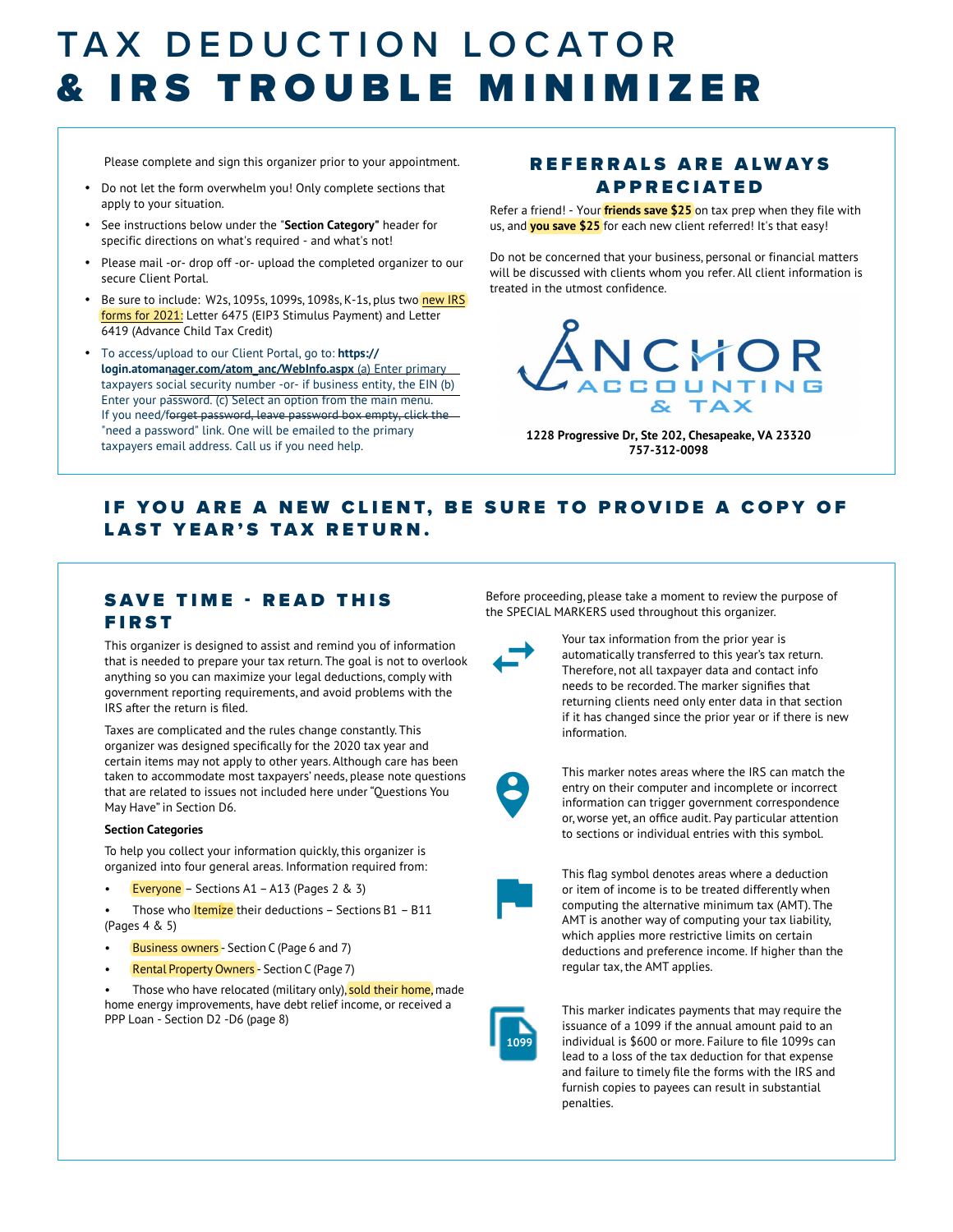### A - TA X PAYER I NFOR M ATION **THE INFURINH IVINH IN THE INFURITY OF A TIME 2**



| <b>A1 - TAXPAYER INFORMATION</b><br>Returning clients: enter first and last name of filer and any changes only.                                                                            |                            |                             |                    |                      |          | A6 - INCO                                                  |               |
|--------------------------------------------------------------------------------------------------------------------------------------------------------------------------------------------|----------------------------|-----------------------------|--------------------|----------------------|----------|------------------------------------------------------------|---------------|
| <b>Filer Name</b>                                                                                                                                                                          | θ                          |                             |                    | Birthday             |          | W-2 Wages – Please <sub>l</sub><br>Partnership, Trust or ! |               |
| (Must Match SS Admin)                                                                                                                                                                      |                            |                             |                    | T<br>7               |          | Were you the benefic                                       |               |
| Social Security No.<br>(and IRS IP-PIN if issued)                                                                                                                                          | Θ                          |                             | Occupation         |                      |          | executor or trustee if<br>State Tax Refund (pro            |               |
| Driver's Licence (DL)                                                                                                                                                                      |                            |                             |                    | State                |          | Social Security or RR                                      |               |
| DL Issued Date                                                                                                                                                                             | $\prime$                   | 7                           | <b>DL</b> Expires  | 7<br>7               |          | Pension Income (prov                                       |               |
| Contact Phone                                                                                                                                                                              |                            |                             |                    | ○ Day ● Evening      |          | Alimony Received (IR                                       |               |
| <b>Email Address</b>                                                                                                                                                                       |                            |                             |                    |                      |          | Alimony Paid (provide<br>Paid to:                          |               |
|                                                                                                                                                                                            |                            |                             |                    | $\Box$ Legally Blind |          | Tips (not included in                                      |               |
| <b>Spouse Name</b><br>(Must Match SS Admin)                                                                                                                                                | θ                          |                             |                    | Birthday<br>7        |          | Unemployment Comp                                          |               |
| Social Security No. 8<br>(and IRS IP-PIN if issued)                                                                                                                                        |                            |                             | Occupation         |                      |          | Gambling Winnings (                                        |               |
| Driver's Licence (DL)                                                                                                                                                                      |                            |                             |                    | State                |          | <b>A7 - IRA 8</b>                                          |               |
| DL Issued Date                                                                                                                                                                             | $\prime$                   | 7                           | <b>DL</b> Expires  | 7<br>7               |          | Retirement plan with                                       |               |
| Contact Phone                                                                                                                                                                              |                            |                             |                    | ◯ Day ◯ Evening      |          | Did you or your spou:                                      |               |
| Email Address                                                                                                                                                                              |                            |                             |                    | $\Box$ Legally Blind |          | <b>Traditional</b>                                         | Cont          |
|                                                                                                                                                                                            |                            |                             |                    |                      |          | IRA, Keogh<br>& SEP                                        | With<br>Rollo |
| A2 - ADDRESS<br>Returning clients can skip this section except for changes.                                                                                                                |                            |                             |                    |                      |          | <b>Plans</b>                                               | <b>Basis</b>  |
| Street                                                                                                                                                                                     |                            |                             | Apt/Unit No        |                      |          |                                                            | Cont          |
|                                                                                                                                                                                            |                            |                             |                    |                      |          | <b>Roth IRA</b>                                            | With          |
| City                                                                                                                                                                                       |                            |                             | State              | Zip                  |          |                                                            | Rollo         |
| Home Phone Number (if different from above)                                                                                                                                                |                            |                             |                    |                      |          | Coronavirus                                                | Amo<br>Amo    |
| A3 - STATUS CHANGES <u>for 2020</u>                                                                                                                                                        |                            |                             |                    |                      |          | <b>Distribution</b>                                        | filinc        |
| Check any that apply and enter the effective date.                                                                                                                                         |                            |                             |                    |                      |          | (1) Show reason if under<br>(3) Rollovers from Traditi     |               |
| П<br>Married<br>ப<br>Separated                                                                                                                                                             | $\prime$<br>$\prime$       | Moved<br>П<br>Home Sold     |                    | Τ<br>Τ               | 7        | A8 - SPEC                                                  |               |
| Divorced                                                                                                                                                                                   | $\prime$<br>$\prime$       | П                           |                    |                      | $\prime$ | Coronavirus Economic                                       |               |
|                                                                                                                                                                                            | $\overline{1}$<br>$\prime$ |                             | Spouse Deceased    | 7                    | $\prime$ | Coverdell Education A                                      |               |
| П<br>Retired                                                                                                                                                                               | $\sqrt{2}$<br>7            | П                           | Dependent Deceased | Τ                    | Τ        | <b>Oualified Tuition Plan</b><br>(Sec 529)                 |               |
|                                                                                                                                                                                            |                            | <b>ESTIMATED TAXES PAID</b> |                    |                      | Θ        | <b>Contribution oth</b><br><b>HSA</b>                      |               |
| This office cannot assume that all estimated taxes were paid as originally scheduled or on<br>time. Therefore, please enter the amounts and dates of payment or provide proof of payments. |                            |                             |                    |                      |          | Adoption Expenses                                          |               |
| Incorrect amounts will result in IRS or state correspondence after the return is filed.                                                                                                    |                            |                             |                    |                      |          | <b>CAUTION - Review tl</b><br>to report an interest in     |               |
| <b>Payment &amp; Due Date</b>                                                                                                                                                              |                            | <b>Date Paid</b>            | Federal            | <b>State</b>         |          |                                                            |               |
| Applied from Last Year's Refund                                                                                                                                                            |                            |                             |                    |                      |          | <b>CHECK ALL THAT</b>                                      |               |
| First Ouarter (April 15, 2020)                                                                                                                                                             |                            | $\prime$<br>7               |                    |                      |          | Have signature<br>country even if                          |               |
| Second Quarter (June 15, 2020)                                                                                                                                                             |                            | $\prime$<br>$\prime$        |                    |                      |          | $\mathbf{I}$<br>Received an inh                            |               |
| Third Quarter (Sept. 15, 2020)                                                                                                                                                             |                            | $\prime$<br>$\sqrt{2}$      |                    |                      |          | Have a foreign                                             |               |
| Fourth Quarter (Jan. 15, 2021)                                                                                                                                                             |                            | Τ<br>7                      |                    |                      |          | Received a dist<br>П                                       |               |
| <b>A5 - REFUND DIRECT DEPOSIT</b>                                                                                                                                                          |                            |                             |                    |                      |          | At any time duri                                           |               |
| Complete this section to have your refund automatically deposited into your bank account.                                                                                                  |                            |                             |                    |                      |          | Receive, sell, ex<br>during the year                       |               |
| Doing so will speed up the refund and eliminate the danger of a check being lost or<br>stolen. Direct deposit can be allocated to up to 3 separate accounts. Entries for only one          |                            |                             |                    |                      |          | Invest in a Qua<br>П                                       |               |
| account are provided below. If you wish to make multiple deposits, please provide the                                                                                                      |                            |                             |                    |                      |          | Been denied Ea                                             |               |
| additional account information and how you wish to allocate the refund.                                                                                                                    |                            |                             |                    |                      |          | Been re-certifie<br>$\sim$                                 |               |
| <b>Bank Name</b>                                                                                                                                                                           |                            |                             |                    |                      |          | Bought, sold, or                                           |               |
| Bank Routing Number (Exactly 9 Digits)                                                                                                                                                     |                            |                             |                    |                      |          | Made a gift of r<br>×.<br>joint gifts by a                 |               |
| Account Number (include hyphens - omit spaces & special characters - 17 digits max)                                                                                                        |                            |                             |                    |                      |          | Employ househ                                              |               |
|                                                                                                                                                                                            |                            |                             |                    |                      |          | Sell jewelry, go                                           |               |
| <b>Account Type</b>                                                                                                                                                                        | <b>O</b> Checking          | O Savings                   | Allocation:        |                      | %        |                                                            |               |

|                                                                                                                              |                                  | <b>A6 - INCOME &amp; ADJUSTMENTS</b>                          | U                                                                                                                                                                                                                                                                                 | You   | <b>Spouse</b> |
|------------------------------------------------------------------------------------------------------------------------------|----------------------------------|---------------------------------------------------------------|-----------------------------------------------------------------------------------------------------------------------------------------------------------------------------------------------------------------------------------------------------------------------------------|-------|---------------|
|                                                                                                                              |                                  |                                                               | W-2 Wages – Please provide W-2 Forms (retain copy "C" for your records)                                                                                                                                                                                                           |       |               |
|                                                                                                                              |                                  |                                                               | <b>Partnership, Trust or S-Corporation K-1s</b> (provide complete K-1 copies)                                                                                                                                                                                                     |       |               |
| Were you the beneficiary of an inheritance? If so, please verify with<br>executor or trustee if you will be receiving a K-1. |                                  |                                                               |                                                                                                                                                                                                                                                                                   | l Yes | <b>I</b> Yes  |
| State Tax Refund (provide 1099-G)                                                                                            |                                  |                                                               |                                                                                                                                                                                                                                                                                   |       |               |
| Social Security or RR (provide SSA-1099 or RRB-1099)                                                                         |                                  |                                                               |                                                                                                                                                                                                                                                                                   |       |               |
| Pension Income (provide all 1099-Rs)                                                                                         |                                  |                                                               |                                                                                                                                                                                                                                                                                   |       |               |
| Alimony Received (IRS matches with alimony paid)                                                                             |                                  |                                                               |                                                                                                                                                                                                                                                                                   |       |               |
| Alimony Paid (provide name and SSN below)                                                                                    |                                  |                                                               |                                                                                                                                                                                                                                                                                   |       |               |
| Paid to:<br>Tips (not included in W-2s)                                                                                      |                                  |                                                               | SSN:                                                                                                                                                                                                                                                                              |       |               |
| Unemployment Compensation (provide 1099-G)                                                                                   |                                  |                                                               |                                                                                                                                                                                                                                                                                   |       |               |
| Gambling Winnings (provide W-2Gs)                                                                                            |                                  |                                                               |                                                                                                                                                                                                                                                                                   |       |               |
| A7 - IRA & RETIREMENT PLANS                                                                                                  |                                  |                                                               | Э                                                                                                                                                                                                                                                                                 | You   | <b>Spouse</b> |
| Retirement plan with your employer?                                                                                          |                                  |                                                               |                                                                                                                                                                                                                                                                                   | Yes   | J Yes         |
|                                                                                                                              |                                  |                                                               | Did you or your spouse convert a traditional IRA to a Roth IRA in 2020?                                                                                                                                                                                                           | Yes   | Yes           |
| Traditional                                                                                                                  | Contributions                    |                                                               |                                                                                                                                                                                                                                                                                   |       |               |
| IRA, Keogh                                                                                                                   | Withdrawals $(1099-R)^{(1)}$     |                                                               |                                                                                                                                                                                                                                                                                   |       |               |
| & SEP                                                                                                                        | Rollovers <sup>(2)(3)</sup>      |                                                               |                                                                                                                                                                                                                                                                                   |       |               |
| <b>Plans</b>                                                                                                                 |                                  | Basis (Total of your prior year non-deductible contributions) |                                                                                                                                                                                                                                                                                   |       |               |
|                                                                                                                              | Contributions                    |                                                               |                                                                                                                                                                                                                                                                                   |       |               |
| Roth IRA                                                                                                                     | Withdrawals $(1099-R)^{(1)}$     |                                                               |                                                                                                                                                                                                                                                                                   |       |               |
|                                                                                                                              | Rollovers <sup>(2)(3)</sup>      |                                                               |                                                                                                                                                                                                                                                                                   |       |               |
| <b>Coronavirus</b>                                                                                                           |                                  | Amount Distributed in 2020 (Maximum \$100,000)                |                                                                                                                                                                                                                                                                                   |       |               |
| <b>Distribution</b>                                                                                                          | filing 2020 Return               |                                                               | Amount Recontributed in 2020 & 2021 before timely                                                                                                                                                                                                                                 |       |               |
|                                                                                                                              |                                  |                                                               | (1) Show reason if under age 59-1/2 (2) Must be reported even if not taxable unless directly "transferred"                                                                                                                                                                        |       |               |
| (3) Rollovers from Traditional to a Roth IRA may be taxable.                                                                 |                                  |                                                               |                                                                                                                                                                                                                                                                                   |       |               |
| A8                                                                                                                           |                                  |                                                               | - SPECIAL QUESTIONS & INFO                                                                                                                                                                                                                                                        |       |               |
|                                                                                                                              |                                  |                                                               | Coronavirus <b>Economic Impact Payment</b> received (provide IRS Notice #1444)                                                                                                                                                                                                    |       |               |
|                                                                                                                              |                                  |                                                               |                                                                                                                                                                                                                                                                                   |       |               |
| Coverdell Education Account                                                                                                  |                                  | <b>Contribution</b>                                           | Distribution - provide 1099-Q                                                                                                                                                                                                                                                     |       |               |
| <b>Oualified Tuition Plan</b>                                                                                                |                                  | Contribution                                                  | <b>Distribution</b> - provide 1099-Q                                                                                                                                                                                                                                              |       |               |
| (Sec 529)                                                                                                                    |                                  |                                                               |                                                                                                                                                                                                                                                                                   |       |               |
| HSA                                                                                                                          |                                  | <b>Contribution</b> other than via employer                   | <b>Distribution</b> - provide 1099-SA                                                                                                                                                                                                                                             |       |               |
| Adoption Expenses Special Needs Child                                                                                        |                                  |                                                               | <b>Educator Expenses</b>                                                                                                                                                                                                                                                          |       |               |
|                                                                                                                              |                                  |                                                               | CAUTION – Review the following questions carefully. There are severe penalties associated with failing<br>to report an interest in or signature authority over a foreign bank account. Please call our attention to any<br>dealings related to foreign accounts and inheritances. |       |               |
|                                                                                                                              |                                  |                                                               | <b>CHECK ALL THAT APPLY TO YOU (AND OR YOUR SPOUSE)</b>                                                                                                                                                                                                                           |       |               |
|                                                                                                                              |                                  | country even if the funds are not yours.                      | Have signature authority or are named as a co-owner on a bank account in a foreign                                                                                                                                                                                                |       |               |
|                                                                                                                              |                                  | Received an inheritance from someone in a foreign country.    |                                                                                                                                                                                                                                                                                   |       |               |
|                                                                                                                              |                                  |                                                               | Have a foreign bank account (over \$10,000 at any time in 2020)                                                                                                                                                                                                                   |       |               |
|                                                                                                                              |                                  |                                                               | Received a distribution from, or were the grantor, or transferor to, a foreign trust                                                                                                                                                                                              |       |               |
|                                                                                                                              |                                  |                                                               | At any time during the year hold an interest in a foreign financial asset                                                                                                                                                                                                         |       |               |
| during the year.                                                                                                             |                                  |                                                               | Receive, sell, exchange or otherwise acquire a financial interest in virtual currency                                                                                                                                                                                             |       |               |
|                                                                                                                              |                                  | Invest in a Qualified Opportunity Fund during the year        |                                                                                                                                                                                                                                                                                   |       |               |
|                                                                                                                              |                                  | Been denied Earned Income Credit by the IRS                   |                                                                                                                                                                                                                                                                                   |       |               |
|                                                                                                                              |                                  |                                                               | Been re-certified for the Earned Income, Child Tax, or American Opportunity Credit                                                                                                                                                                                                |       |               |
|                                                                                                                              |                                  |                                                               | Bought, sold, or gifted real estate in 2020. If so, please call in advance.                                                                                                                                                                                                       |       |               |
|                                                                                                                              | joint gifts by a married couple) |                                                               | Made a gift of money or property to any individual in excess of \$15,000 (\$30,000 for                                                                                                                                                                                            |       |               |
|                                                                                                                              | Employ household workers         |                                                               |                                                                                                                                                                                                                                                                                   |       |               |
|                                                                                                                              |                                  |                                                               | Sell jewelry, gold, coins, or other precious metals during the year                                                                                                                                                                                                               |       |               |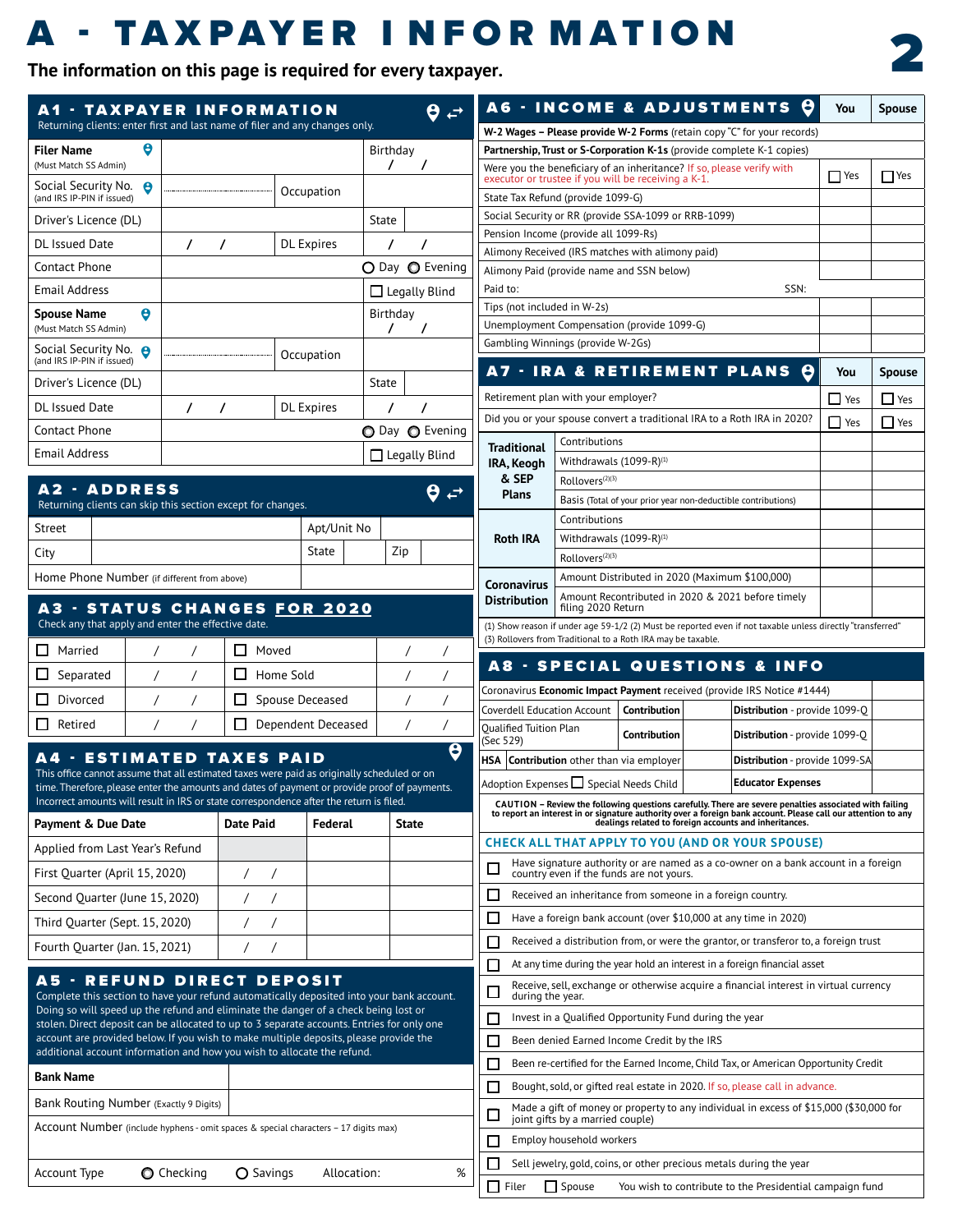# **A - TAXPAYER INFORMATION**

**The information on this page is required for every taxpayer**. // VERY IMPORTANT: Please provide a 3rd party verification dent (ex: A record or document from School, Doctor, Daycare, Church, Landlord, Insurance Co, Social Services)

3

|                                                                 | Returning clients need only enter first names and any changes. Enter all the information for new dependents.                                                                                                                                                                                                                |                   |                                                                                  |                                                                                                             |                       |                                                                                   |                             |                                               |                                                           |                                                          |                                                            |
|-----------------------------------------------------------------|-----------------------------------------------------------------------------------------------------------------------------------------------------------------------------------------------------------------------------------------------------------------------------------------------------------------------------|-------------------|----------------------------------------------------------------------------------|-------------------------------------------------------------------------------------------------------------|-----------------------|-----------------------------------------------------------------------------------|-----------------------------|-----------------------------------------------|-----------------------------------------------------------|----------------------------------------------------------|------------------------------------------------------------|
| <b>First Name</b>                                               | <b>Last Name</b>                                                                                                                                                                                                                                                                                                            |                   | Social Security Number                                                           |                                                                                                             | S, D, F, M, G,        | <b>Months in Home</b>                                                             |                             |                                               | <b>Birth Date</b>                                         |                                                          | If over the age of 18                                      |
|                                                                 | (If Different)                                                                                                                                                                                                                                                                                                              |                   | (and, if issued, IRS IP-PIN) (Mandatory)                                         |                                                                                                             | Other or HOH*         | (Your Home)                                                                       |                             |                                               |                                                           | Income                                                   | <b>Student</b>                                             |
|                                                                 |                                                                                                                                                                                                                                                                                                                             |                   |                                                                                  |                                                                                                             |                       |                                                                                   |                             |                                               |                                                           |                                                          | $\Box$ Yes                                                 |
|                                                                 |                                                                                                                                                                                                                                                                                                                             |                   |                                                                                  |                                                                                                             |                       |                                                                                   |                             | $\prime$                                      |                                                           |                                                          | $\Box$ Yes                                                 |
|                                                                 |                                                                                                                                                                                                                                                                                                                             |                   |                                                                                  |                                                                                                             |                       |                                                                                   |                             |                                               |                                                           |                                                          | $\Box$ Yes                                                 |
|                                                                 | * Enter S-Son, D-Daughter, F-Father, M-Mother, G-Grandchild, or enter other relationship. Enter HOH for non-dependent Head of Household qualifiers.                                                                                                                                                                         |                   |                                                                                  |                                                                                                             |                       |                                                                                   |                             |                                               |                                                           |                                                          |                                                            |
|                                                                 | <b>A10 - INTEREST INCOME</b><br>IRS matches payer and amount. Always use the payer name listed on 1099 even if not the original source.                                                                                                                                                                                     |                   |                                                                                  |                                                                                                             |                       |                                                                                   |                             |                                               |                                                           | Caution: All interest must be reported even if tax-free! | Э                                                          |
|                                                                 | Name of Payer<br>Please provide all forms 1099INT and 1099OID<br>(Entries are not needed when 1099s are provided)                                                                                                                                                                                                           |                   | Banks, Credit Union,<br>Corp Bonds, Seller<br><b>Financed Mortgages,</b><br>etc. |                                                                                                             |                       | <b>Direct U.S. Obligations</b><br>Saving Bonds, T-Bills, etc.<br>(State Tax-Free) |                             |                                               | <b>Home State Municipal Bonds</b><br>(Generally Tax-Free) |                                                          | <b>Other State</b><br>(Federal Tax-Free)                   |
|                                                                 |                                                                                                                                                                                                                                                                                                                             |                   |                                                                                  |                                                                                                             |                       |                                                                                   |                             |                                               |                                                           |                                                          |                                                            |
|                                                                 |                                                                                                                                                                                                                                                                                                                             |                   |                                                                                  |                                                                                                             |                       |                                                                                   |                             |                                               |                                                           |                                                          |                                                            |
|                                                                 |                                                                                                                                                                                                                                                                                                                             |                   |                                                                                  | <b>Seller Financed Mortgages</b>                                                                            |                       |                                                                                   |                             |                                               |                                                           |                                                          |                                                            |
|                                                                 |                                                                                                                                                                                                                                                                                                                             |                   | Note: Seller financed mortgages require the name, SSN and address of the payer.  |                                                                                                             |                       |                                                                                   |                             |                                               |                                                           |                                                          |                                                            |
| Payer Name:<br>Forfeited Interest (early withdrawal<br>penalty) |                                                                                                                                                                                                                                                                                                                             | SSN:              |                                                                                  |                                                                                                             | Address:<br>Dividends | Federal Tax Witholding on Interest &                                              |                             |                                               |                                                           |                                                          |                                                            |
|                                                                 |                                                                                                                                                                                                                                                                                                                             |                   |                                                                                  |                                                                                                             |                       |                                                                                   |                             |                                               |                                                           |                                                          |                                                            |
|                                                                 | <b>A11 - DIVIDEND INCOME</b><br>IRS matches payer and amount. Always use payer name listed on 1099 even if not the original source. Some institutions use substitute 1099s and caution must be used in separating<br>the various types of dividends. Please bring broker statements.<br>Name of Payer                       | Foreign           | Ordinary                                                                         | Qualified                                                                                                   |                       |                                                                                   | 199A                        |                                               | Source U.S.                                               | <b>Taxable to</b>                                        |                                                            |
|                                                                 | Please provide all forms 1099DIV<br>(Entries are not needed when 1099s are provided)                                                                                                                                                                                                                                        | <b>Taxes Paid</b> | <b>Dividends</b>                                                                 | Dividends <sup>(1)</sup>                                                                                    |                       | <b>Capital Gains</b>                                                              | <b>Dividends</b>            |                                               | Obligations <sup>(2)</sup>                                | <b>State Only</b>                                        |                                                            |
|                                                                 |                                                                                                                                                                                                                                                                                                                             |                   |                                                                                  |                                                                                                             |                       |                                                                                   |                             |                                               |                                                           |                                                          |                                                            |
|                                                                 | (1) Qualified dividends receive special tax treatment and are included in the "Ordinary Dividends" total. (2) Includes income from savings bonds, T-Bills, etc., which are state tax-free.                                                                                                                                  |                   |                                                                                  |                                                                                                             |                       |                                                                                   |                             |                                               |                                                           |                                                          | $\boldsymbol{\Theta}$<br>Non-Taxable<br>State &<br>Federal |
|                                                                 | <b>A12 - INVESTMENT SALES</b>                                                                                                                                                                                                                                                                                               |                   |                                                                                  |                                                                                                             |                       |                                                                                   |                             |                                               |                                                           |                                                          |                                                            |
|                                                                 | IRS matches gross proceeds from sales using the 1099-B. All transactions must be reported even if there is no profit. If broker provides a summary of transactions, bring it and skip                                                                                                                                       |                   |                                                                                  |                                                                                                             |                       |                                                                                   |                             |                                               |                                                           |                                                          |                                                            |
|                                                                 | <b>Description</b><br>(Please provide all forms 1099-B and any gain/loss statements provided by broker)                                                                                                                                                                                                                     |                   | Inherited?                                                                       |                                                                                                             | <b>Date Acquired</b>  | <b>Date Sold</b>                                                                  |                             | <b>Selling Price</b>                          |                                                           | <b>Cost or Other Basis</b>                               | <b>Profit</b>                                              |
|                                                                 |                                                                                                                                                                                                                                                                                                                             |                   | $\Box$ Yes                                                                       | $\prime$                                                                                                    | $\prime$              | $\prime$                                                                          | $\prime$                    |                                               |                                                           |                                                          |                                                            |
|                                                                 |                                                                                                                                                                                                                                                                                                                             |                   | $\Box$ Yes                                                                       |                                                                                                             | $\prime$              |                                                                                   | $\prime$                    |                                               |                                                           |                                                          | θ<br>(Memo Only)                                           |
|                                                                 |                                                                                                                                                                                                                                                                                                                             |                   | $\Box$ Yes                                                                       | $\prime$                                                                                                    | $\prime$              | $\prime$                                                                          |                             |                                               |                                                           |                                                          |                                                            |
|                                                                 | (1) The basis from which gain is determined may not be the original cost and must account for stock splits, reverse splits, mergers, reinvested dividends, wash sales, etc.                                                                                                                                                 |                   |                                                                                  |                                                                                                             |                       |                                                                                   |                             |                                               |                                                           |                                                          |                                                            |
|                                                                 | <b>A13 - CHILD OR DEPENDENT CARE EXPENSES</b>                                                                                                                                                                                                                                                                               |                   |                                                                                  |                                                                                                             |                       |                                                                                   |                             |                                               |                                                           |                                                          |                                                            |
|                                                                 | Care must enable you to work (or search for work) or attend school FULL-TIME. Care must be for a child under age 13 or an individual who is physically or mentally incapable of self<br>care. If you are a student, also see section C4. IRS matches employer provided care benefits and income reporting of care provider. |                   |                                                                                  |                                                                                                             |                       |                                                                                   |                             |                                               |                                                           |                                                          |                                                            |
|                                                                 | $\square$ Employer provides dependent care services $\Theta$                                                                                                                                                                                                                                                                |                   |                                                                                  |                                                                                                             |                       |                                                                                   |                             | Payments MUST BE Allocated by Child/Dependent |                                                           |                                                          | θ                                                          |
| Paid To                                                         | <b>Address &amp; Phone Number</b>                                                                                                                                                                                                                                                                                           |                   |                                                                                  | Provider's SSN or Employer ID #<br>MANDATORY unless it is an exempt<br>organization (EO). If EO, check box. |                       |                                                                                   | <b>Child/Depnd.'s Name:</b> |                                               | <b>Child/Depnd.'s Name:</b>                               |                                                          | <b>Child/Depnd.'s Name:</b>                                |
|                                                                 |                                                                                                                                                                                                                                                                                                                             |                   |                                                                                  |                                                                                                             |                       | □                                                                                 |                             |                                               |                                                           |                                                          |                                                            |
| this section. For home sales, see Section D2.                   |                                                                                                                                                                                                                                                                                                                             |                   |                                                                                  |                                                                                                             |                       | □                                                                                 |                             |                                               |                                                           |                                                          |                                                            |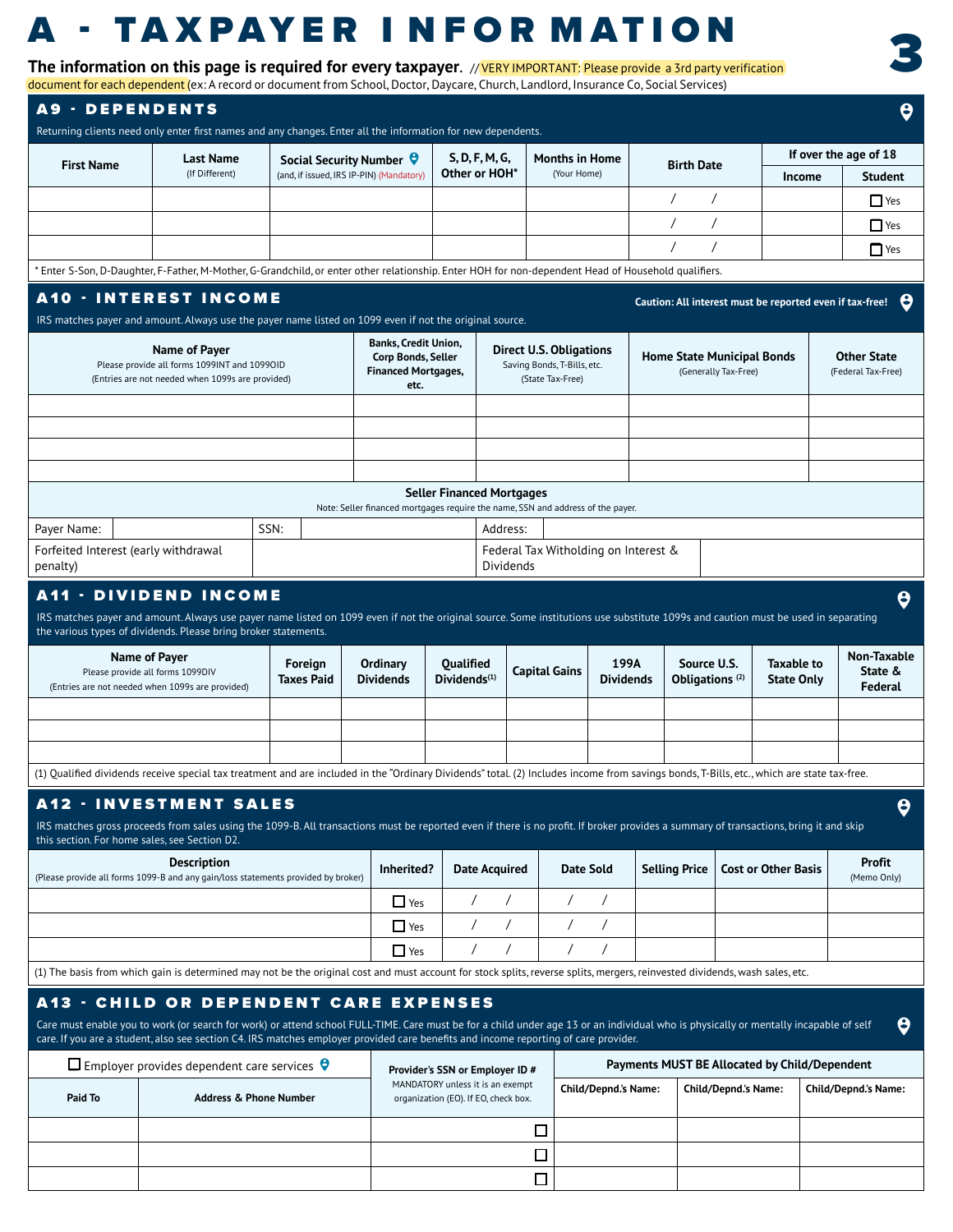### B - ITEMIZED DEDUCTIONS

Taxpayers may choose between itemized or standard deductions. This page and the adjoining page are for recording your expenses, which are needed when itemizing your deductions. If you are certain that you cannot itemize your deductions for either federal or state, you can skip this page and the next one **except for B5 and B10.** 

**CAUTION: If you are married and filing separately and either you or your spouse itemize your deductions, then the other spouse must also itemize their deductions. The law does not allow one to itemize and the other to take the standard deduction.** 

**If filing married separate and your spouse is itemizing deductions.**

| <b>B1 - MEDICAL EXPENSES</b>                                                                                                                                                        | ᆜ     |        | <b>B3 - TAXES PAID</b>                    |                                                                                                                                                                                           |                  |                         |                         |                      |
|-------------------------------------------------------------------------------------------------------------------------------------------------------------------------------------|-------|--------|-------------------------------------------|-------------------------------------------------------------------------------------------------------------------------------------------------------------------------------------------|------------------|-------------------------|-------------------------|----------------------|
| Although for Federal purposes medical expenses for 2020 are only deductible to<br>the extent they exceed 7 1/2% of your adjusted gross income (AGI) for the year, some              |       |        | deductible for AMT purposes.              | Do not list any taxes associated with a business or rental activity. Taxes are not                                                                                                        |                  |                         |                         |                      |
| states, such as Arizona, have no or a different limitation. If your state has a lower or no<br>limitation be sure to list your medical expenses. Do NOT list expenses reimbursed by |       |        | Real Estate - Primary Residence           |                                                                                                                                                                                           |                  |                         | Do not                  |                      |
| insurance or expenses and premiums paid with pre-tax funds or HSA distributions.                                                                                                    |       |        | Real Estate - 2nd Home                    |                                                                                                                                                                                           |                  |                         | include<br>interest and |                      |
| INSURANCE PREMIUMS for Medical, Dental, Vision & Hospital <sup>(1)</sup>                                                                                                            |       |        |                                           | Real Estate - Investment Property (Land, etc.)                                                                                                                                            |                  |                         | penalties               |                      |
| Medicare Insurance Premiums (Not payroll tax)                                                                                                                                       |       |        |                                           | CAUTION - Some tax bills include non-deductible special services. Please provide copies of the tax bills.                                                                                 |                  |                         |                         |                      |
| Filer                                                                                                                                                                               |       |        | Vehicle License Fees (Tax portion only):  |                                                                                                                                                                                           | (1)              | (2)                     |                         | (3)                  |
| Long-Term Care Insurance<br>Spouse                                                                                                                                                  |       |        | Personal Property Tax (Boat, plane, etc.) |                                                                                                                                                                                           |                  |                         |                         |                      |
| Doctors, Dentists <sup>(2)</sup> (No discretionary cosmetic surgery)                                                                                                                |       |        |                                           | Sales Tax - Receipted (Leave blank for standard amount)<br>Sales Tax - Cars, Boats, Home, Etc. (Do not include above)                                                                     |                  |                         |                         |                      |
| Acupuncture & Chiropractic Care                                                                                                                                                     |       |        | Income Taxes Paid to Another State        |                                                                                                                                                                                           |                  | State:                  |                         |                      |
| Hospital <sup>(3)</sup>                                                                                                                                                             |       |        |                                           | City, County, Local Taxes (not listed in another category)                                                                                                                                |                  |                         |                         |                      |
| Prescription Drugs (No over-the-counter drugs except insulin)                                                                                                                       |       | Other: |                                           |                                                                                                                                                                                           |                  |                         |                         |                      |
| Nursing Care<br>$\Box$ Check if in-home care                                                                                                                                        |       |        |                                           | State Income Tax Paid During 2020 (please provide proof of payment)<br>Do not include taxes withheld; they are automatic from the source documents.                                       |                  |                         |                         |                      |
| Eye Exam, Glasses, Contact Lenses, Contact Lens Solution                                                                                                                            |       |        | <b>Balance Due</b><br>2019 Return         |                                                                                                                                                                                           | Other Year's Tax |                         |                         |                      |
| Hearing Aids & Batteries                                                                                                                                                            |       |        | <b>Extension Payment</b>                  |                                                                                                                                                                                           | Or Adjustment    | 2019 4th Otr. Estimate  |                         |                      |
| Ambulance & Paramedics                                                                                                                                                              |       |        | 2019 Return                               |                                                                                                                                                                                           | Paid Jan. 2020   |                         |                         |                      |
| Auto Travel (To and from medical treatment)                                                                                                                                         | miles |        |                                           | <b>B4 - HOME MORTGAGE INTEREST</b>                                                                                                                                                        |                  |                         |                         | 0<br>F               |
| Parking & tolls (For medical treatment)                                                                                                                                             |       |        |                                           | Enter only interest on loans secured by your primary residence and designated second<br>residence. This deduction is limited, for federal, to interest paid on \$1 million (\$750,000 for |                  |                         |                         |                      |
| Taxi, Shuttle, Air Fare, Etc. (To reach medical treatment)                                                                                                                          |       |        |                                           | debts incurred after 12/15/2017) of home acquisition debt on your primary or designated<br>second residence. The debt limit applies separately to each co-owner who is not your           |                  |                         |                         |                      |
| No. of days:<br>Lodging (For medical treatment)                                                                                                                                     |       |        |                                           | spouse. Equity debt interest is not federally deductible for years 2018 thru 2025 unless loan<br>funds were used to make home improvements or can be traced to a deductible purpose.      |                  |                         |                         |                      |
| Telephone (Medical-related toll charges only)                                                                                                                                       |       |        |                                           | Some states allow a deduction for interest paid on up to \$100,000 of equity debt. The IRS                                                                                                |                  |                         |                         |                      |
| Therapy & Special Schooling <sup>(4)</sup>                                                                                                                                          |       |        |                                           | computer verifies the interest paid on home mortgages.<br>CAUTION - If no 1098 received, check "Paid To" box and                                                                          |                  |                         |                         | Amount               |
| Supplies & Equipment                                                                                                                                                                |       |        |                                           | enter payee's name. If paid to a person from whom you bought                                                                                                                              |                  | 2 <sub>nd</sub><br>Home | Equity<br>Loan          | Provide Form<br>1098 |
| Handicapped Placard                                                                                                                                                                 |       |        | $\Box$ Paid To:                           | the home and no 1098 received, also complete Box A below.                                                                                                                                 |                  |                         |                         |                      |
| Handicapped Home Modifications                                                                                                                                                      |       |        |                                           |                                                                                                                                                                                           |                  | $\Box$                  | $\Box$                  |                      |
| Rentals (crutches, wheelchair, walker, oxygen equipment, etc.)                                                                                                                      |       |        | $\Box$ Paid To:                           |                                                                                                                                                                                           |                  | □                       | □                       |                      |
| Other:                                                                                                                                                                              |       |        | $\Box$ Paid To:                           |                                                                                                                                                                                           |                  | $\Box$                  | $\Box$                  |                      |
| Other:                                                                                                                                                                              |       |        | $\Box$ Paid To:                           |                                                                                                                                                                                           |                  |                         |                         |                      |
| (1) Include only amounts you paid.<br>(2) Includes Christian Science practitioner and psychological counseling.                                                                     |       |        |                                           | CAUTION - If Form 1098 was issued using a co-owner's SSN, enter that individual's name, address & SSN                                                                                     |                  | □                       | □                       |                      |
| (3) Includes nursing homes for individuals medically incapable of self care. Also includes<br>hospital or nursing home meals.                                                       |       |        | Name:                                     |                                                                                                                                                                                           |                  |                         |                         |                      |
| (4) Includes physical therapy and psychotherapy; special schooling for physically or mentally                                                                                       |       | Box    | SSN:                                      |                                                                                                                                                                                           |                  |                         |                         |                      |
| handicapped.                                                                                                                                                                        |       | A      | Address:                                  |                                                                                                                                                                                           |                  |                         |                         |                      |
| <b>B2 - INVESTMENT INTEREST</b>                                                                                                                                                     |       |        |                                           | If your home or 2nd home is a qualified motor home, boat, etc., list the name of the payee here:                                                                                          |                  |                         |                         |                      |
| Interest paid on loans to acquire investments. This interest is only allowable to the extent<br>of net investment income.                                                           |       |        | <b>CHECK ALL THAT APPLY.</b>              |                                                                                                                                                                                           |                  |                         |                         |                      |
| <b>Brokerage Margin Accounts</b>                                                                                                                                                    |       | $\Box$ |                                           | Has the original home loan ever been refinanced?                                                                                                                                          |                  |                         |                         |                      |
| Vacant Land                                                                                                                                                                         |       | $\Box$ |                                           | Did you refinance any of these loans this year? (If so, provide escrow closing statements)                                                                                                |                  |                         |                         |                      |
| Other:                                                                                                                                                                              |       | □      |                                           | Have you exceeded the \$100,000 (applies for some states) equity debt limit?                                                                                                              |                  |                         |                         |                      |
| Other:                                                                                                                                                                              |       | □      | 12/15/2017 loans)?                        | Does the total of all your home loan balances exceed \$1 million (\$750,000 for post-                                                                                                     |                  |                         |                         |                      |
|                                                                                                                                                                                     |       |        |                                           |                                                                                                                                                                                           |                  |                         |                         |                      |

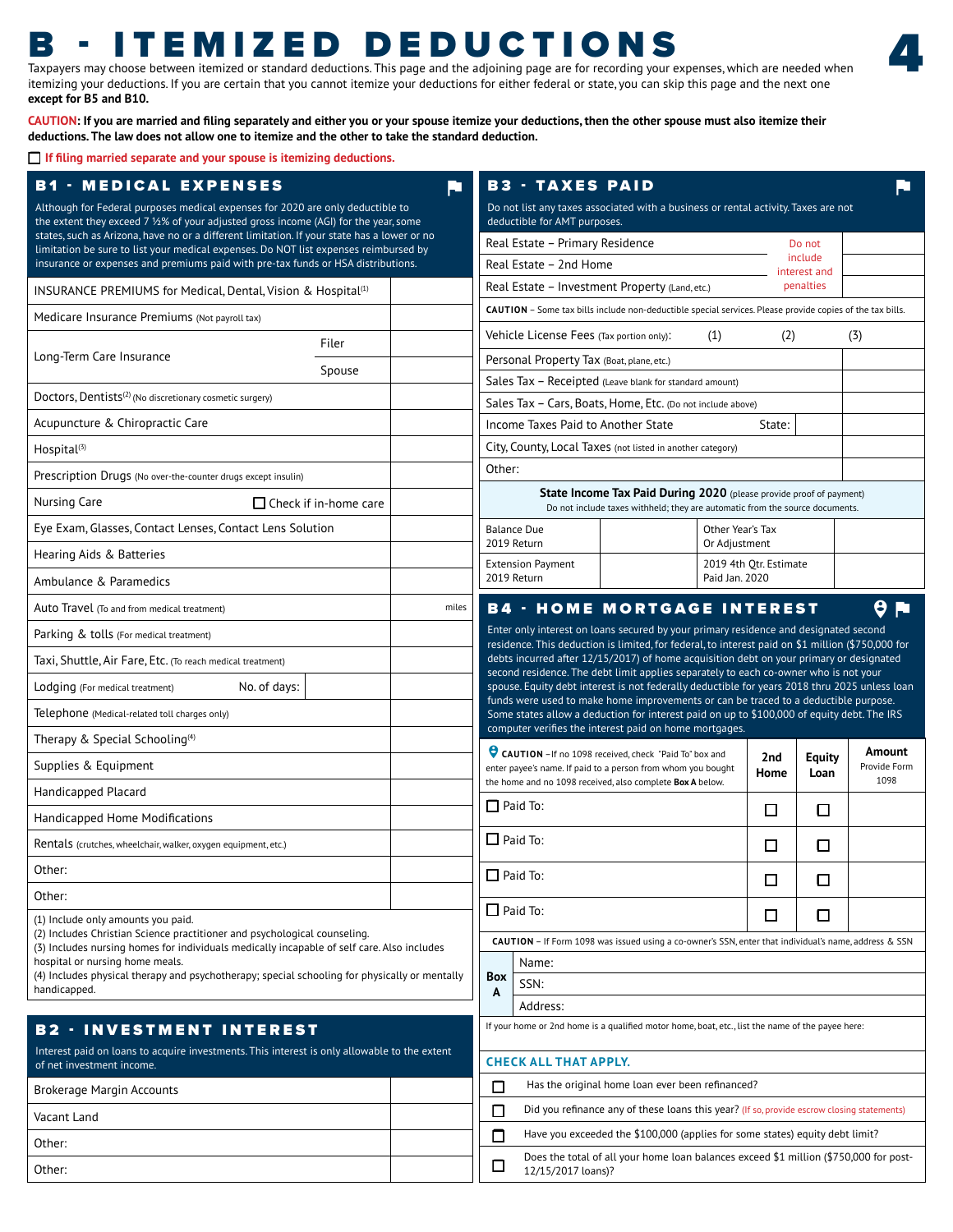## B - ITEMIZED DEDUCTIONS



**You Spouse** Name: Name:

 / / / / / /

#### House of Worship Payroll Deduction Filer Spouse Other: Other: Other: B5 - CASH CHARITABLE CONTRIBUTIONS If you made cash donations in 2020, complete this section even if not itemizing. All cash contributions MUST be documented with either a bank record or written verification from the charity. Personal benefits must be excluded from the donation. Gambling Losses (Only to the extent of gambling winnings) Impairment (Handicapped) Related Work Expenses Unrecovered Pension Basis (Deceased taxpayer) B7 - OTHER DEDUCTIONS The expenses listed in this section are part of the "miscellaneous" itemized deductions but are listed separately because they are not subject to the 2% of AGI limit.  $\Box$  The loss was in a presidentially declared disaster area  $\Box$  The loss was from theft or embezzlement  $\Box$  The loss was the result of a Ponzi scheme Casualty Description: Date of Casualty and the control of Casualty and the control of Casualty and the control of the control of the control of the control of the control of the control of the control of the control of the control of the contro Insurance Reimbursement **Property Damaged** – or provide a list in the same format Description of Property Date Acquired Original Cost or Other Basis Fair Market Value Before Casualty | After Casualty / / / / / / B8 - CASUALTY LOSSES For years 2018 thru 2025 personal casualty losses are not deductible for federal (some states may allow personal casualty losses) unless incurred in a presidentially declared disaster area. Generally, to be deducted for federal, casualty losses must be incurred in a federally declared disaster area and, after insurance reimbursement must exceed 10% of your adjusted gross income (AGI) and then only the amount that exceeds the 10% is deductible. Clothing & Household Items Automobile Travel miles Volunteer Expenses - Explain: Vehicle Donation (Provide Form 1098-C) Other: Other: B6 - NON-CASH CONTRIBUTIONS Household and clothing items must be in good or better condition. Items of minimal value such as underclothing are not counted. A written receipt is required for donations of \$250 or more. An itemized list should be included with your return if the total exceeds \$500. Deductions are limited to the lesser of your cost or the fair market value (FMV) for each item contributed. **Investment Expenses** – DIRECTLY connected with the production of TAXABLE INCOME ONLY! Do not include purchase or sales costs. Include interest in Section B2. Investment Advisory Fees Safe Deposit Box Fees Legal & Accounting (Related to investments) Other: B10 - INVESTMENT EXPENSES For years 2018 thru 2025 investment expenses are not deductible for federal purposes. But are still allowed in some states. **Description of Property Date Acquired Cost** B11 - ITEMS WITH A USEFUL LIFE OF ONE YEAR OR MORE Equipment, tools, computers, etc., purchased this year and used in business having a useful life of more than one year must be treated differently for tax purposes. B9 - MISCELLANEOUS The expenses listed in this section and section B10 are not deductible for federal in 2018 thru 2025. Some states allow them only to the extent they exceed 2% of your AGI. **DO NOT** enter self-employed business expenses here. Instead list them in Section C7 **Employee Business Expenses** Don't include amounts that COULD BE or were reimbursed by your employer. List all travel expenses including out-of-town meals, hotel, air fare, etc., in section C2. Auto Travel **No. 2018** See Section **C1** Business Gifts – Limited to \$25 per recipient per year. **Must** be ordinary and necessary. Continuing Education | See Section C4 Employment Seeking & Resume Fees Entertainment & Meals (Enter 100% of expense) Equipment – Include individual items with a useful life of one year or more in Section B11. Insurance – Malpractice, E&O, Etc. Occupational Licenses, Fees, Credentials, Etc. Publications & Journals (Not general interest publications) Telephone (Business calls only) Tools – Include individual items with a useful life of one year or more in Section B11. **Supplies** Uniform Purchases (Not including street wear) Uniform Cleaning Union & Professional Dues Other: **Other Miscellaneous Deductions** Attorney Fees (To protect or produce taxable income only) IRA or SE Plan Fees Paid By You (Not deducted from the plan) Tax Preparation & Consulting Fees Credit/Debit Card Fees to Make Tax Payments Other: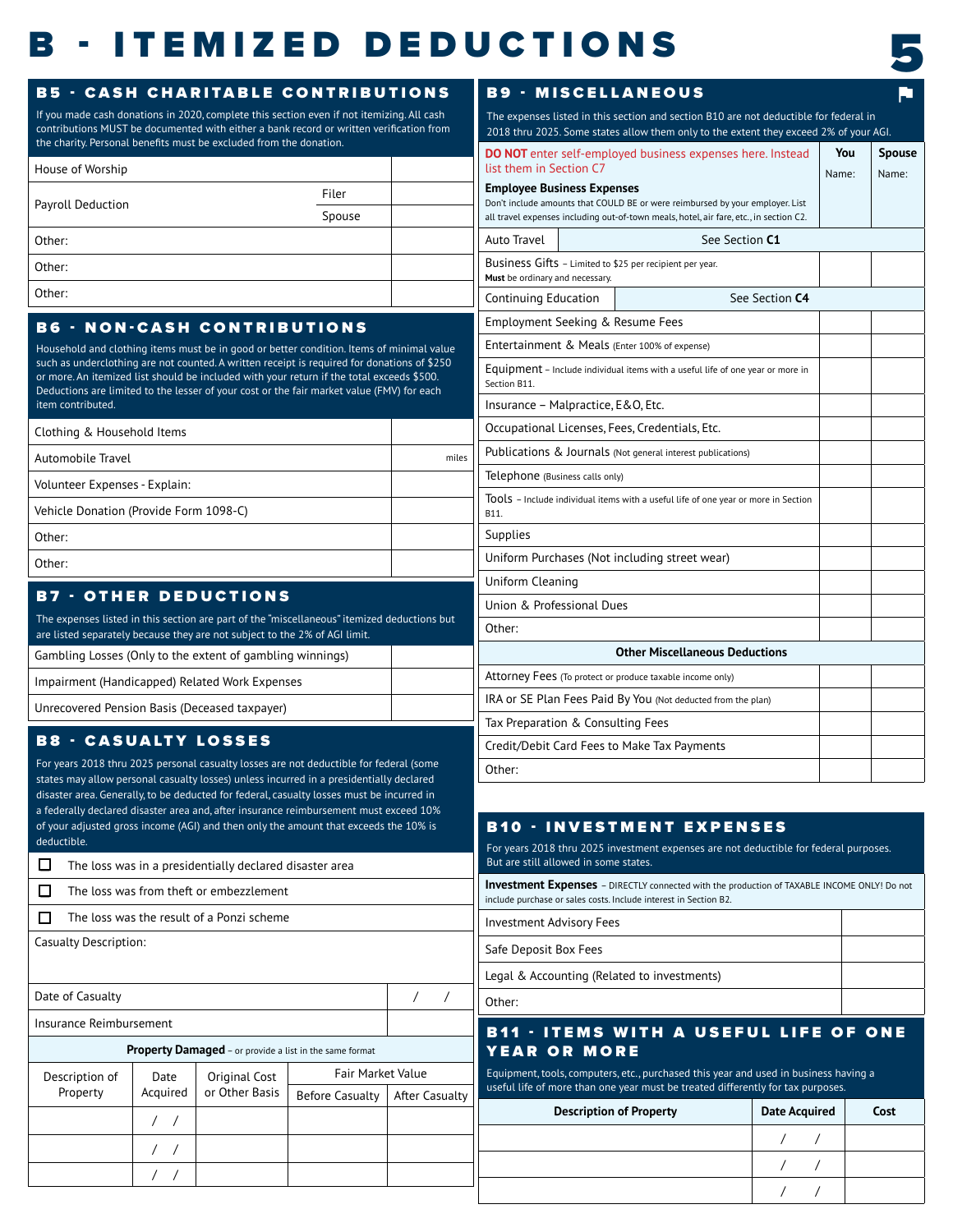## BUS IN SIGN ESSEX PENSENS EXPRESS GALLA AND ENTRES EXPRESS AND THE PRIOR OF STATISTICS OF STATISTICS OF STATISTICS OF STATISTICS OF STATISTICS OF STATISTICS OF STATISTICS OF STATISTICS OF STATISTICS OF STATISTICS OF STATIS

for 2018 thru 2025 the deductions are not allowed as an itemized deduction for employees on the federal return but may be deductible on some state returns.

#### **C1 - VEHICLE OPERATING EXPENSES**

DO NOT complete this section or the Business Vehicle Expense section if your vehicle is used only for commuting to work and for personal travel.

|                       | This section <b>MUST</b> be completed for every vehicle that is used for<br>business whether or not you use the actual expense or "standard                                                             | <b>Vehicle</b><br>#1 | <b>Vehicle</b><br>#2 | docum<br>ordina<br>be pro |
|-----------------------|---------------------------------------------------------------------------------------------------------------------------------------------------------------------------------------------------------|----------------------|----------------------|---------------------------|
|                       | mileage rate." IF THIS IS THE FIRST YEAR OF BUSINESS USE FOR<br>THE VEHICLE, PROVIDE A COPY OF THE PURCHASE OR LEASE                                                                                    | You                  | You                  | emplo                     |
|                       | CONTRACT.                                                                                                                                                                                               | Spouse               | Spouse               | thru 2<br>meal i          |
|                       | Enter vehicle make, model and year                                                                                                                                                                      |                      |                      |                           |
|                       |                                                                                                                                                                                                         |                      |                      | C3                        |
|                       | The vehicle is provided (owned) by your employer                                                                                                                                                        | ◻                    | ⊓                    | To qua<br>princip         |
|                       | Amount of reimbursement provided by the employer                                                                                                                                                        |                      |                      | with yo                   |
|                       | Reimbursement is included in W-2 (Box 1) wages                                                                                                                                                          | П                    | П                    | place o<br>manag          |
|                       | This vehicle is available for personal use                                                                                                                                                              | Π                    | ⊓                    | where<br>busine           |
|                       | You have another vehicle for personal use                                                                                                                                                               | ⊓                    | ⊓                    | Enter 1                   |
|                       | You have written evidence to support your deduction                                                                                                                                                     | ◻                    | ◻                    | Office i                  |
|                       | Parking Expenses (do not include at place of employment) & Tolls                                                                                                                                        |                      |                      |                           |
|                       | TOTAL MILES DRIVEN THIS YEAR<br>Include all mileage - personal, commuting and business                                                                                                                  | miles                | miles                | If both, p<br>Area (s     |
|                       | For employer                                                                                                                                                                                            | miles                | miles                | Enti                      |
|                       | Between First & Second Job                                                                                                                                                                              | miles                | miles                | If Day (                  |
|                       | From Job to School (for job-related education)                                                                                                                                                          | miles                | miles                |                           |
| <b>Business Miles</b> | Rental                                                                                                                                                                                                  | miles                | miles                | Rent <sup>(1)</sup>       |
|                       | Self-Employed Business                                                                                                                                                                                  | miles                | miles                | Repairs                   |
|                       | Temporary Job Sites                                                                                                                                                                                     | miles                | miles                |                           |
|                       | Other (i.e. investment, tax prep, union or professional meetings -<br>Provide detail)                                                                                                                   | miles                | miles                | Repairs                   |
|                       | Average Round-Trip Distance to Work - Required                                                                                                                                                          | miles                | miles                | (1) If you<br>purchase    |
|                       | Total Commuting Miles for the Year - Required                                                                                                                                                           | miles                | miles                | Roof, out                 |
|                       | <b>Vehicle Operating Expenses</b> – This information is only required if you are using the actual expense<br>method, or if you used the actual method the first year the vehicle was placed in service. |                      |                      | C <sub>4</sub>            |
| Fuel                  |                                                                                                                                                                                                         |                      |                      | <b>CAUT</b>               |
|                       | Maintenance, Tires, Batteries and Repairs                                                                                                                                                               |                      |                      | justify<br>by stuc        |
|                       | Insurance (Do Not Duplicate Elsewhere)                                                                                                                                                                  |                      |                      | T and/                    |
|                       | Vehicle Licenses (Do Not Duplicate Elsewhere)                                                                                                                                                           |                      |                      | Studen                    |
|                       | Lease Payments                                                                                                                                                                                          |                      |                      | Studen                    |
|                       | Loan Interest (Self-employed only)                                                                                                                                                                      |                      |                      | Studen                    |
|                       | Taxes (Do Not Duplicate Elsewhere)                                                                                                                                                                      |                      |                      |                           |
|                       | Wash & Wax                                                                                                                                                                                              |                      |                      | Full-Tir                  |

|                                                                      |              |               | Post-Se            |
|----------------------------------------------------------------------|--------------|---------------|--------------------|
| <b>C2 - AWAY FROM HOME</b>                                           |              |               | Post-Se            |
| <b>EXPENSES</b>                                                      | You          | <b>Spouse</b> | Enrollm            |
| Check if expenses incurred as an employee (Section B9)               | п            | H             | Fo                 |
| Check if expenses incurred for a self-employed business (Section C7) | $\mathsf{L}$ | П             | Tuition            |
| Airfare                                                              |              |               | Seminar            |
| Auto Rental, Bus, Shuttle, Taxi, Train, Etc.                         |              |               | Books &            |
| Meals (Including tips)                                               |              |               | Travel E           |
| Lodging (Meals must be separated and included in the line above)     |              |               | For E<br>distribut |
| Laundry                                                              |              |               |                    |
| Bellman, Skycap, Etc.                                                |              |               | Tuition I          |
| Other:                                                               |              |               | Tuition -          |
|                                                                      |              |               | Doolie 8           |

### BUSINESS EXPENSE DOCUMENTATION

Business expenses must be based on a log and/or other receipts and records. Receipts are required for expenditures of \$75 or more and for all lodging expenses. The records should document: the business purpose, date and time, place and amount. Business meals must be ordinary and necessary to carry on the trade or business, not be lavish or extravagant, and be provided to a current or potential business customer or client, with the taxpayer or an employee present. For federal no deduction allowed for entertainment expenses for2018 thru 2025. You must record the name and business relationship of each person for whom a meal is provided. You may not deduct these expenses unless documented.

#### **C3 - HOME OFFICE EXPENSES**

To qualify, a "home office" must be used exclusively and on a regular basis (a) as your principal place of business, or (b) by patients, clients, or customers in meeting and dealing with you in a normal course of business. A home office will qualify as your principal place of business if: 1) You use it exclusively and regularly for the administrative or management activities of your trade or business, and 2) You have no other fixed location where you conduct substantial administrative or management activities of your trade or business. A federal home office deduction is not allowed by employees for 2018 thru 2025. Enter 100% of home taxes and mortgage interest in Sections B3 & B4.

| Office is for:<br>Filer                                                                         | Spouse                                                                                                                                                                                                                       |             |  | $\Box$ Self-Employed Business         |  |                          |  |  |  |                 |
|-------------------------------------------------------------------------------------------------|------------------------------------------------------------------------------------------------------------------------------------------------------------------------------------------------------------------------------|-------------|--|---------------------------------------|--|--------------------------|--|--|--|-----------------|
|                                                                                                 | If both, provide separate set of data for both                                                                                                                                                                               |             |  | Date of use began:                    |  |                          |  |  |  |                 |
| Area (sq ft) of:<br>$Ft^2$<br>Ft <sup>2</sup> Business Storage:<br>Entire Home:<br>Office Area: |                                                                                                                                                                                                                              |             |  |                                       |  |                          |  |  |  | Ft <sup>2</sup> |
| Hours Per Day:<br>If Day Care Center, Days per Week Used:                                       |                                                                                                                                                                                                                              |             |  |                                       |  |                          |  |  |  |                 |
|                                                                                                 |                                                                                                                                                                                                                              |             |  | <b>Expenses</b> (Entire Home)         |  |                          |  |  |  |                 |
| Rent <sup>(1)</sup>                                                                             |                                                                                                                                                                                                                              | Utilities   |  |                                       |  | Insurance                |  |  |  |                 |
| Repairs <sup>(2)</sup>                                                                          |                                                                                                                                                                                                                              | Maintenance |  |                                       |  | Management<br>Condo Fees |  |  |  |                 |
|                                                                                                 |                                                                                                                                                                                                                              |             |  | <b>Expenses</b> (Office Portion Only) |  |                          |  |  |  |                 |
| Other<br>Repairs<br>Maintenance                                                                 |                                                                                                                                                                                                                              |             |  |                                       |  |                          |  |  |  |                 |
|                                                                                                 | (1) If you own your home leave this entry blank. If this is the first time to claim this office, provide the home<br>purchase sottlement closing statement property tax statement and list of improvements to the office (2) |             |  |                                       |  |                          |  |  |  |                 |

purchase settlement closing statement, property tax statement and list of improvements to the office. (2)<br>Roof, outside painting included, not lawn care or pool maintenance.

#### **C4 - EDUCATION EXPENSES**

file://variated.html/sb44b20f-6895-48a7-a58b-b35cffbeed0e/generated.html 6/834-a58b-b35cffbeed0e/generated.html 6/84

CAUTION: These expenses may qualify for tax credits and deductions and are used to justify certain exclusions and tax or penalty-free distributions. Expenses must be segregated by student. Use a different column for each student in the family. Please provide forms 1098- T and/or 1099-Q if applicable. Form 1098-T is mandatory to claim credit.

| Student #1 Name:                                |                                                                                                                                                                                                                                                                                                         | Taxpayer                      | Spouse     | Dependent  |
|-------------------------------------------------|---------------------------------------------------------------------------------------------------------------------------------------------------------------------------------------------------------------------------------------------------------------------------------------------------------|-------------------------------|------------|------------|
| Student #2 Name:                                |                                                                                                                                                                                                                                                                                                         | Taxpayer                      | Spouse     | Dependent  |
| Student #3 Name:                                |                                                                                                                                                                                                                                                                                                         | Taxpayer                      | Spouse     | Dependent  |
| <b>For Tuition Credit</b>                       |                                                                                                                                                                                                                                                                                                         | Student #1                    | Student #2 | Student #3 |
| Full-Time Student? If yes, check box            |                                                                                                                                                                                                                                                                                                         | - 1                           |            |            |
| Post-Secondary Tuition - First Four Years       |                                                                                                                                                                                                                                                                                                         |                               |            |            |
| Post-Secondary Tuition - After Four Years       |                                                                                                                                                                                                                                                                                                         |                               |            |            |
| Enrollment Fees & Course Materials              |                                                                                                                                                                                                                                                                                                         |                               |            |            |
|                                                 | For Job Related Continuing Education (No federal deduction for employees for 2018-2025.)                                                                                                                                                                                                                |                               |            |            |
| Tuition & Fees                                  |                                                                                                                                                                                                                                                                                                         |                               |            |            |
| Seminar Fees, Etc.                              |                                                                                                                                                                                                                                                                                                         |                               |            |            |
| Books & Supplies                                |                                                                                                                                                                                                                                                                                                         |                               |            |            |
| <b>Travel Expenses</b>                          |                                                                                                                                                                                                                                                                                                         | List in Sections C1 and/or C2 |            |            |
|                                                 | For Education Plans - Certain expenses, although not deductible, must be reported to justify tax-free<br>distributions from Coverdell Accounts, Oualified Tuition (Sec. 529) Plans and Savings Bond Exclusions. If you<br>did not have distributions from one of those, you can skip the entries below. |                               |            |            |
| Tuition K - 12th Grade (Coverdell, 529 plan)    |                                                                                                                                                                                                                                                                                                         |                               |            |            |
| Tuition - Post Secondary                        |                                                                                                                                                                                                                                                                                                         |                               |            |            |
| Books & Supplies (not 529 plan for Grades K-12) |                                                                                                                                                                                                                                                                                                         |                               |            |            |
| Room & Board (not 529 plan for Grades K-12)     |                                                                                                                                                                                                                                                                                                         |                               |            |            |

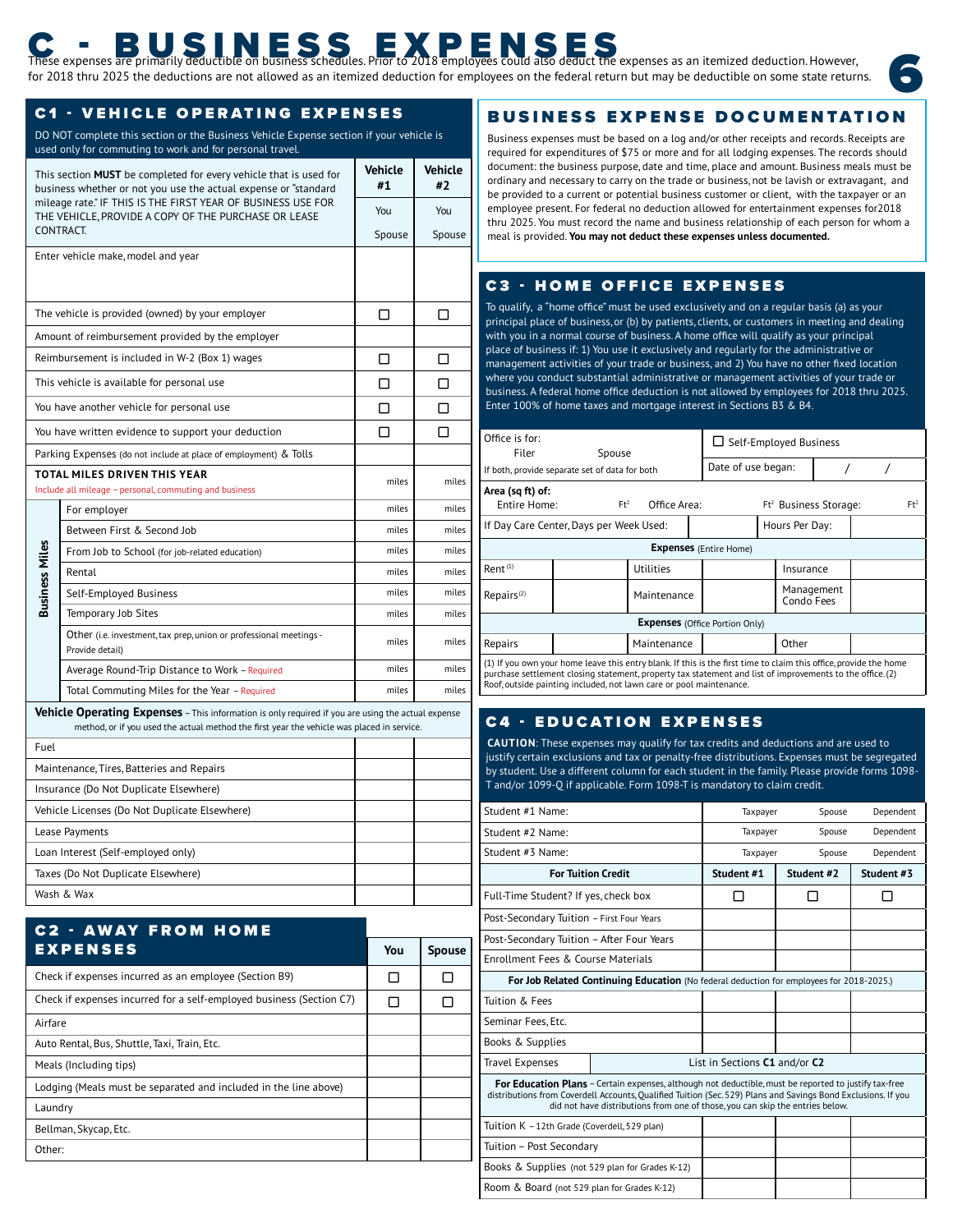

# RENTAL & BUSINESS INCOME

7

This marker indicates payments that may require the issuance of a 1099 if the annual amount you paid to an individual is \$600 or more. Failure to issue 1099s could lead to the loss of the deduction for that expense and/or monetary penalties.<br>How more. Failure to issue 1099s could lead to the loss of the deduction for that expense and/or monetary pen

#### C5 - REAL ESTATE RENTAL INCOME & EXPENSES

For property purchased or converted to rental use this year, provide purchase documents and property tax statement. List business vehicle expenses and travel expenses under "Rental Mileage", Section C1. Enter equipment rental business activities in Section C7 below. Copy this page if you have more than two rental activities or purchased more than four business assets or property improvements.

|                                        |                  |                                 |                               |             |                             |                                                                     |                                                                                                                 | IF A VACATION HOME                  |                                 |
|----------------------------------------|------------------|---------------------------------|-------------------------------|-------------|-----------------------------|---------------------------------------------------------------------|-----------------------------------------------------------------------------------------------------------------|-------------------------------------|---------------------------------|
| Property<br><b>Number</b>              | $R$ or $C^{(1)}$ |                                 | <b>Address or Description</b> |             |                             | <b>Rental Income</b><br>(Provide any 1099-Ks)                       | <b>Percent Ownership</b><br>(if not 100%)                                                                       | # of Days<br><b>Personally Used</b> | <b>Number of Rental</b><br>Days |
| #1                                     |                  |                                 |                               |             |                             |                                                                     |                                                                                                                 |                                     |                                 |
| #2                                     |                  |                                 |                               |             |                             |                                                                     |                                                                                                                 |                                     |                                 |
| <b>Expenses</b>                        |                  |                                 | Property #1                   | Property #2 | <b>Expenses</b>             |                                                                     |                                                                                                                 | Property #1                         | Property #2                     |
| Advertising                            |                  |                                 |                               |             | Taxes - Property            |                                                                     |                                                                                                                 |                                     |                                 |
| Cleaning & Maintenance                 |                  | <b>The</b>                      |                               |             |                             | Taxes - Payroll (Do not include amounts withheld from employees)    |                                                                                                                 |                                     |                                 |
| Commissions                            |                  | $\overline{\mathbb{R}}$         |                               |             |                             | Utilities (electric, gas, water, garbage collection, etc.)          |                                                                                                                 |                                     |                                 |
| Insurance                              |                  |                                 |                               |             |                             | Wages (W-2) (Generally the amount from line 1 of the 2018 form W-3) |                                                                                                                 |                                     |                                 |
| Legal & Professional Fees              |                  | $\overline{\mathbb{F}_{100}}$   |                               |             |                             | Condo or Homeowner Association (HOA) Dues                           |                                                                                                                 |                                     |                                 |
| Management Fees                        |                  |                                 |                               |             | Telephone (toll calls only) |                                                                     |                                                                                                                 |                                     |                                 |
|                                        |                  | Mortgage Interest Paid to Banks |                               |             | Improvements & Replacements |                                                                     | These include cost of furnishings, appliances, drapes and major repairs.<br>Enter these expenses in Section C6. |                                     |                                 |
| Other Interest                         |                  |                                 |                               |             |                             | For short-term rentals, including when tenants are secured          |                                                                                                                 |                                     |                                 |
| Repairs                                |                  | $\overline{\mathbb{R}}$         |                               |             |                             | using online services such as HomeAway, Airbnb and VRBO,            |                                                                                                                 |                                     |                                 |
| Supplies, Hardware, Etc.               |                  |                                 |                               |             |                             | enter the average number of days of rental use.                     |                                                                                                                 |                                     |                                 |
| (1) P for Posidential C for Commercial |                  |                                 |                               |             |                             |                                                                     |                                                                                                                 |                                     |                                 |

(1) R for Residential, C for Commercial

| C6 - BUSINESS PURCHASES AND IMPROVEMENTS |                    |                 |            |      |           |                    |          |                   |      |  |  |  |
|------------------------------------------|--------------------|-----------------|------------|------|-----------|--------------------|----------|-------------------|------|--|--|--|
| Date                                     |                    | <b>Used For</b> |            | Date |           |                    |          | <b>Used For</b>   |      |  |  |  |
| Purchased                                | <b>Description</b> | Rental #        | Business # | Cost | Purchased | <b>Description</b> | Rental # | <b>Business #</b> | Cost |  |  |  |
|                                          |                    |                 |            |      |           |                    |          |                   |      |  |  |  |
|                                          |                    |                 |            |      |           |                    |          |                   |      |  |  |  |

#### **C7 - SELF-EMPLOYED BUSINESS**

|                                                       |                |                                       |                                                      |            |                                     |                    |                 |                                                                     |                                              |                                                                                                                                                                                                 |                               |                         | List business vehicle expenses and travel expenses in Sections C1 and C2. Enter home office expenses in Section C3. Copy this page if you have more than two business activities. |                    |                            |
|-------------------------------------------------------|----------------|---------------------------------------|------------------------------------------------------|------------|-------------------------------------|--------------------|-----------------|---------------------------------------------------------------------|----------------------------------------------|-------------------------------------------------------------------------------------------------------------------------------------------------------------------------------------------------|-------------------------------|-------------------------|-----------------------------------------------------------------------------------------------------------------------------------------------------------------------------------|--------------------|----------------------------|
| <b>Business</b><br><b>Number</b>                      | F or $S^{(1)}$ |                                       | <b>Self-Employed Health</b><br><b>Insurance Cost</b> |            | <b>Business Name</b>                |                    | (If Applicable) | <b>Employer ID Number</b>                                           | $\Theta$ Gross<br>Income <sup>(2)</sup>      | Returns &<br><b>Allowances</b>                                                                                                                                                                  | <b>Beginning</b><br>Inventory |                         | Additions to Inventory (If other than<br>purchases provide additional detail)                                                                                                     |                    | <b>Ending</b><br>Inventory |
| #1                                                    |                |                                       |                                                      |            |                                     |                    |                 |                                                                     |                                              |                                                                                                                                                                                                 |                               |                         |                                                                                                                                                                                   |                    |                            |
| #2                                                    |                |                                       |                                                      |            |                                     |                    |                 |                                                                     |                                              |                                                                                                                                                                                                 |                               |                         |                                                                                                                                                                                   |                    |                            |
| <b>Expenses</b>                                       |                |                                       |                                                      | Business#1 |                                     | <b>Business #2</b> |                 | <b>Expenses</b>                                                     |                                              |                                                                                                                                                                                                 |                               |                         | <b>Business #1</b>                                                                                                                                                                | <b>Business #2</b> |                            |
| Advertising                                           |                |                                       |                                                      |            |                                     |                    |                 | Legal & Professional                                                |                                              |                                                                                                                                                                                                 |                               | $\sqrt{\frac{1}{1000}}$ |                                                                                                                                                                                   |                    |                            |
| Commissions and Fees                                  |                |                                       | $\sqrt{\frac{1}{100}}$                               |            |                                     |                    |                 |                                                                     |                                              | Licenses (list multi-year licenses & permits under "other")                                                                                                                                     |                               |                         |                                                                                                                                                                                   |                    |                            |
| Contract Labor                                        |                |                                       | $\overline{\mathbb{R}}$                              |            |                                     |                    |                 | Office Expense                                                      |                                              |                                                                                                                                                                                                 |                               |                         |                                                                                                                                                                                   |                    |                            |
| Dues & Publications                                   |                |                                       |                                                      |            |                                     |                    |                 | Pension Plan Fees                                                   |                                              |                                                                                                                                                                                                 |                               |                         |                                                                                                                                                                                   |                    |                            |
| Business Meals (100%)                                 |                |                                       |                                                      |            |                                     |                    |                 | Rent - Equipment                                                    |                                              |                                                                                                                                                                                                 |                               |                         |                                                                                                                                                                                   |                    |                            |
| <b>Employee Benefit Programs</b>                      |                |                                       |                                                      |            |                                     |                    |                 | Rent - Other                                                        |                                              |                                                                                                                                                                                                 |                               |                         |                                                                                                                                                                                   |                    |                            |
| Employee Health Benefit Plans                         |                |                                       |                                                      |            |                                     |                    |                 | Repairs                                                             |                                              |                                                                                                                                                                                                 |                               | $\sqrt{\frac{1}{100}}$  |                                                                                                                                                                                   |                    |                            |
| Equipment - with useful life of less than<br>one year |                |                                       |                                                      |            |                                     |                    |                 | Supplies                                                            |                                              |                                                                                                                                                                                                 |                               |                         |                                                                                                                                                                                   |                    |                            |
| Equipment - Other                                     |                |                                       |                                                      |            | Enter these expenses in Section C6. |                    |                 |                                                                     |                                              | Taxes - Payroll (Do not include amounts withheld from employees)                                                                                                                                |                               |                         |                                                                                                                                                                                   |                    |                            |
| Freight                                               |                |                                       |                                                      |            |                                     |                    |                 | Taxes - Sales                                                       |                                              |                                                                                                                                                                                                 |                               |                         |                                                                                                                                                                                   |                    |                            |
| Gifts (Limited to \$25 per person)                    |                |                                       |                                                      |            |                                     |                    |                 | Taxes - Property                                                    |                                              |                                                                                                                                                                                                 |                               |                         |                                                                                                                                                                                   |                    |                            |
| Insurance (Not Health)                                |                |                                       |                                                      |            |                                     |                    |                 | Telephone                                                           |                                              |                                                                                                                                                                                                 |                               |                         |                                                                                                                                                                                   |                    |                            |
|                                                       |                | Interest - Mortgage (other than home) |                                                      |            |                                     |                    |                 | Utilities                                                           |                                              |                                                                                                                                                                                                 |                               |                         |                                                                                                                                                                                   |                    |                            |
| $\Theta$ Interest – Other                             |                |                                       |                                                      |            |                                     |                    |                 | Wages (W-2) (Generally the amount from line 1 of the 2018 form W-3) |                                              |                                                                                                                                                                                                 |                               |                         |                                                                                                                                                                                   |                    |                            |
| <b>Internet Service</b>                               |                |                                       |                                                      |            |                                     |                    |                 | Other Expenses                                                      |                                              |                                                                                                                                                                                                 |                               |                         |                                                                                                                                                                                   |                    |                            |
| Lease Improvements                                    |                |                                       |                                                      |            |                                     |                    |                 |                                                                     | business the home office is associated with) | Home Office (Enter information at C3 and check box indicating which                                                                                                                             |                               |                         | $\Box$<br>$\Box$                                                                                                                                                                  |                    |                            |
|                                                       |                |                                       |                                                      |            |                                     |                    |                 |                                                                     |                                              | (1) F for Filer, S for Spouse (2) Enter the total gross income including cash and credit card payments. Please provide all Forms 1099-K received from all merchant card and third party payers. |                               |                         |                                                                                                                                                                                   |                    |                            |